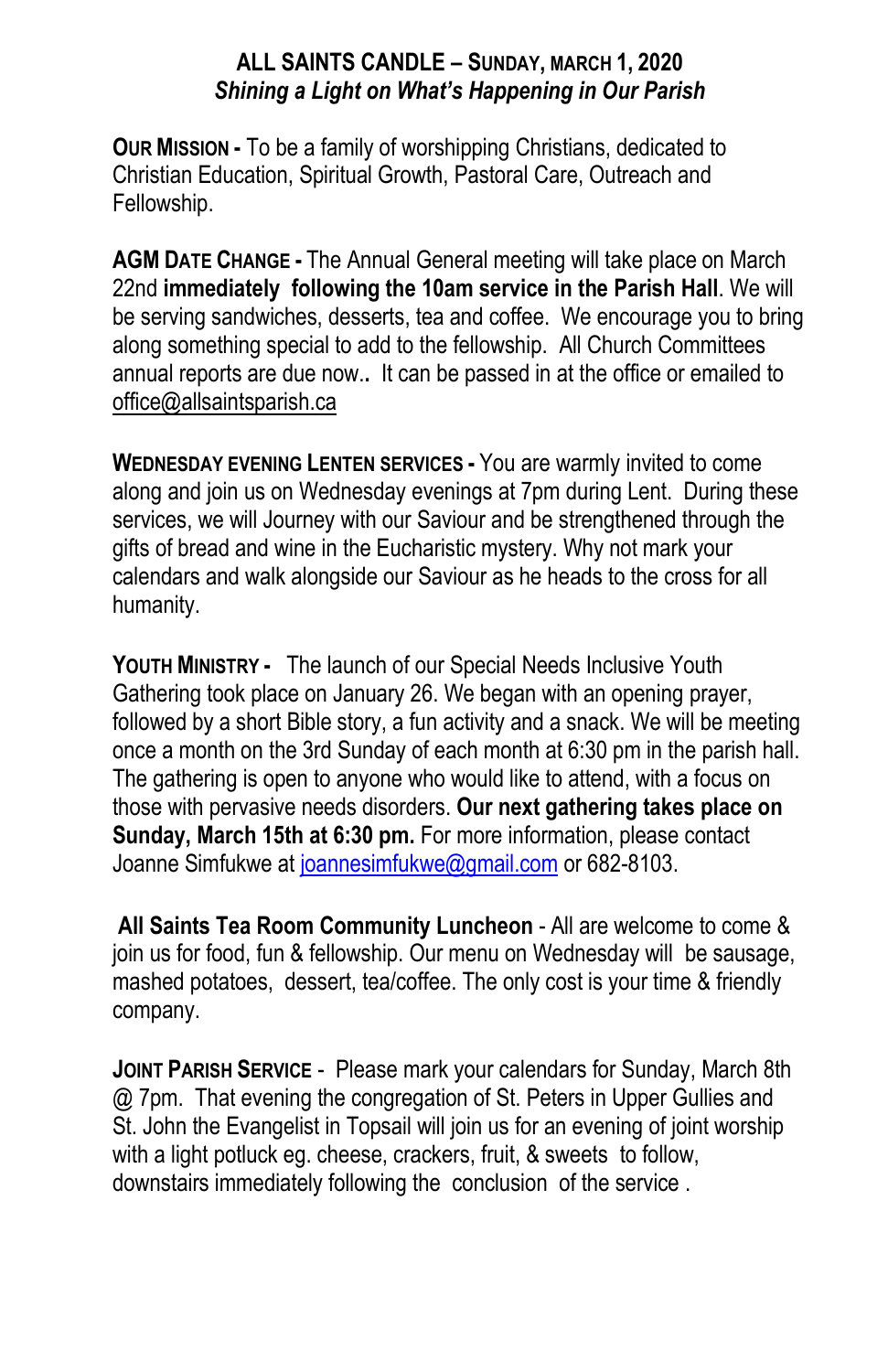**ST. GEORGE'S DAY COLD PLATES (APRIL 23RD & 24TH )** - As we prepare for our Cold Plate sales, we are hoping to reach more homes in our community. If you live in an area not regularly contacted to buy a cold plate, you might consider contacting your neighbors to see if they are interested in buying any. Delivery can be arranged. For more information please call Aura @ 834- 9384 or 682-3775.

Thank you, Aura Farrell, Cold Plate Committee

**WOMEN'S PRAYER CIRCLE -** You are warmly invited to attend a prayer circle at All Saint Parish in the Chapel on Mondays from 2pm - 3pm beginning March 9, 2020. This will be a sacred space with a bible reading centered on prayer. There will be a short reflection on the scripture followed by a time of prayer for the Church, our Community and the World. If you are interested in being a part of this ministry, please call Linda @ 834-1720. 1Thess : 17

## **MEMORIAM- GENERAL FUND**

- In loving memory of **Dad- Edward Bussey** (remembering his death February 27, 2009) by: Elizabeth, Jim & Family
- In loving memory of **Stella Batten** (remembering her death March 2, 1998) by: Julie, Jim, & Ken
- In loving memory of **Mom-Violet Hussey** (remembering her passing March 1, 2019) by: Georgina Glen and Family
- In loving memory of **Victor Jefford** (remembering his passing February 24, 2011 and his birthday March 5th by: His Family

## **MEMORIAM- CEMETERY FUND**

- In loving memory of **Dad-Edward Bussey** (remembering his death on February 27, 2009) by: Ken & Loretta Scott and Family
- In loving memory of **Robert Graham Courage** by: Dale & Joanne **Bickford**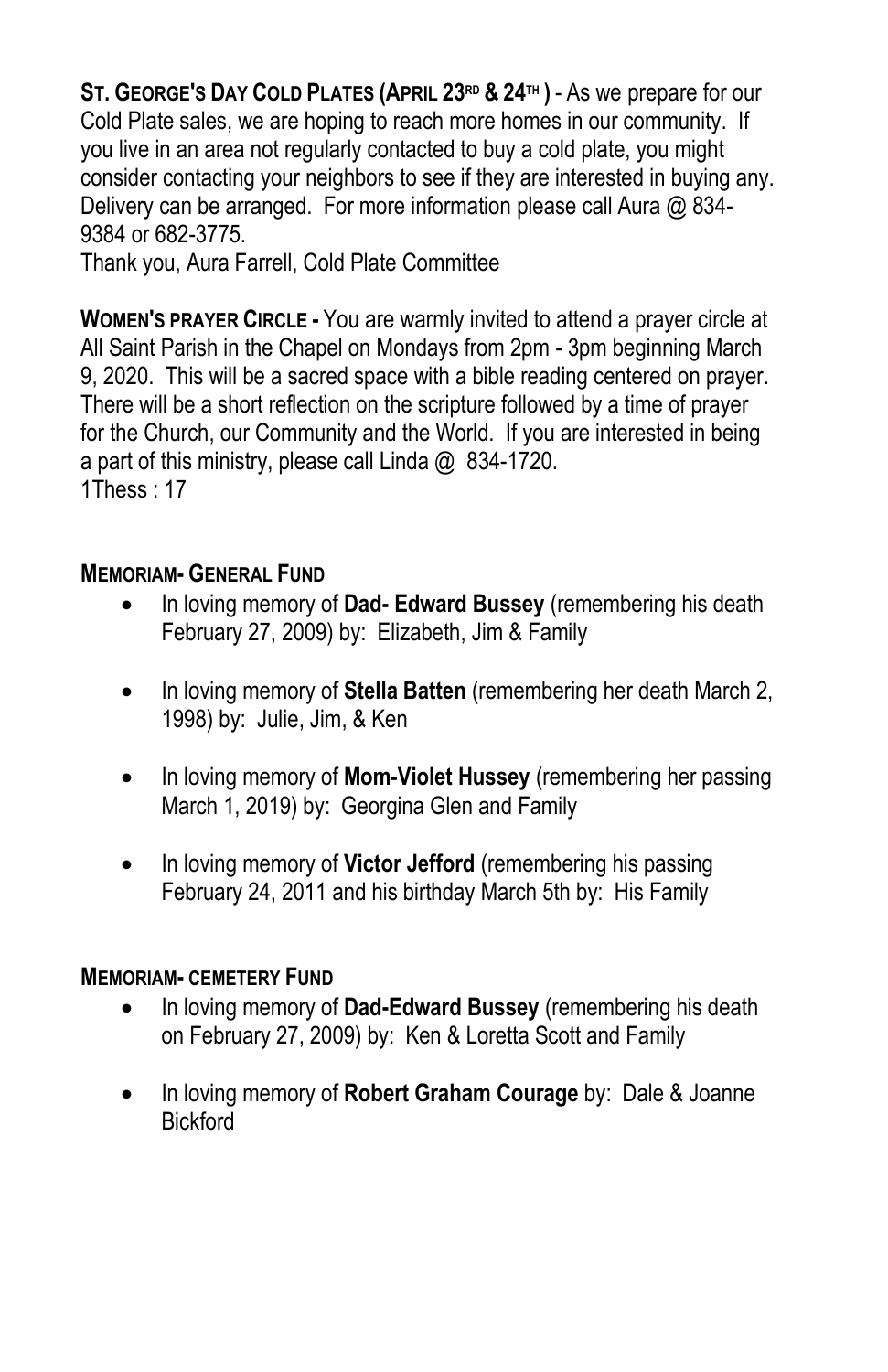| 2020-02-09        | <b>Weekly</b> | YTD         | Why not consider signing up to our                                           |
|-------------------|---------------|-------------|------------------------------------------------------------------------------|
| <b>Budget</b>     | 4,210.07      | 33,680.10   | e-givings program. It's an easy way                                          |
| <b>Actual</b>     | 2,679.15      | 23,839.55   | to ensure you contribute on a regular                                        |
| <b>Difference</b> | $-1,530.92$   | $-9,840.55$ | basis, even during those periods<br>when you are unable to attend<br>church. |

## **WORSHIP SCHEDULE FOR NEXT WEEK**

| 08:30 am - Holy Eucharist BCP Eucharistic Assistant: Calvin T.<br>10:00 am - Holy Eucharist BAS<br>Eucharistic Assistants:<br>Barb T.<br>Bertha R.<br><b>Prayers of the People: Enid H.</b><br>Readers: Joe P. Gina S. Bob C.<br>Sides Persons Team: # 4<br>Counting Team: $# 8$<br>Greeters: Marg & Gerald D.<br>Sound Technician: Jerry F. |                                                                         |                                                                                             |  |  |  |
|----------------------------------------------------------------------------------------------------------------------------------------------------------------------------------------------------------------------------------------------------------------------------------------------------------------------------------------------|-------------------------------------------------------------------------|---------------------------------------------------------------------------------------------|--|--|--|
| ALL SAINTS ANGLICAN PARISH CBS<br>Telephone: 709-834-4501<br>419 Conception Bay Highway<br>office@allsaintsparish.ca<br>Conception Bay South, NL, A1X 7A2                                                                                                                                                                                    |                                                                         |                                                                                             |  |  |  |
| <b>CLERGY OFFICE HOURS</b><br><b>ADMINISTRATION OFFICE HOURS</b><br>Monday-Friday<br>Monday - Thursday<br>9:00am - 12:30pm, 1:00pm - 3:00pm<br>09:00am -3:00pm                                                                                                                                                                               |                                                                         |                                                                                             |  |  |  |
| <b>REV WAYNE PARSONS</b><br>Rector<br>rev.wayneparsons@nf.sympatico.ca rev.sam@allsaintsparish.ca<br>764-8833 - Cell                                                                                                                                                                                                                         | <b>REV SAM BUTLER</b><br>Associate<br>689-4501- Cell<br>834-9464 - Home | <b>ELIZABETH BISHOP</b><br>Administration<br>office@allsaintsparish.ca<br>834-4501 - Office |  |  |  |
| Clergy on Call: Rev. Sam Butler                                                                                                                                                                                                                                                                                                              |                                                                         |                                                                                             |  |  |  |